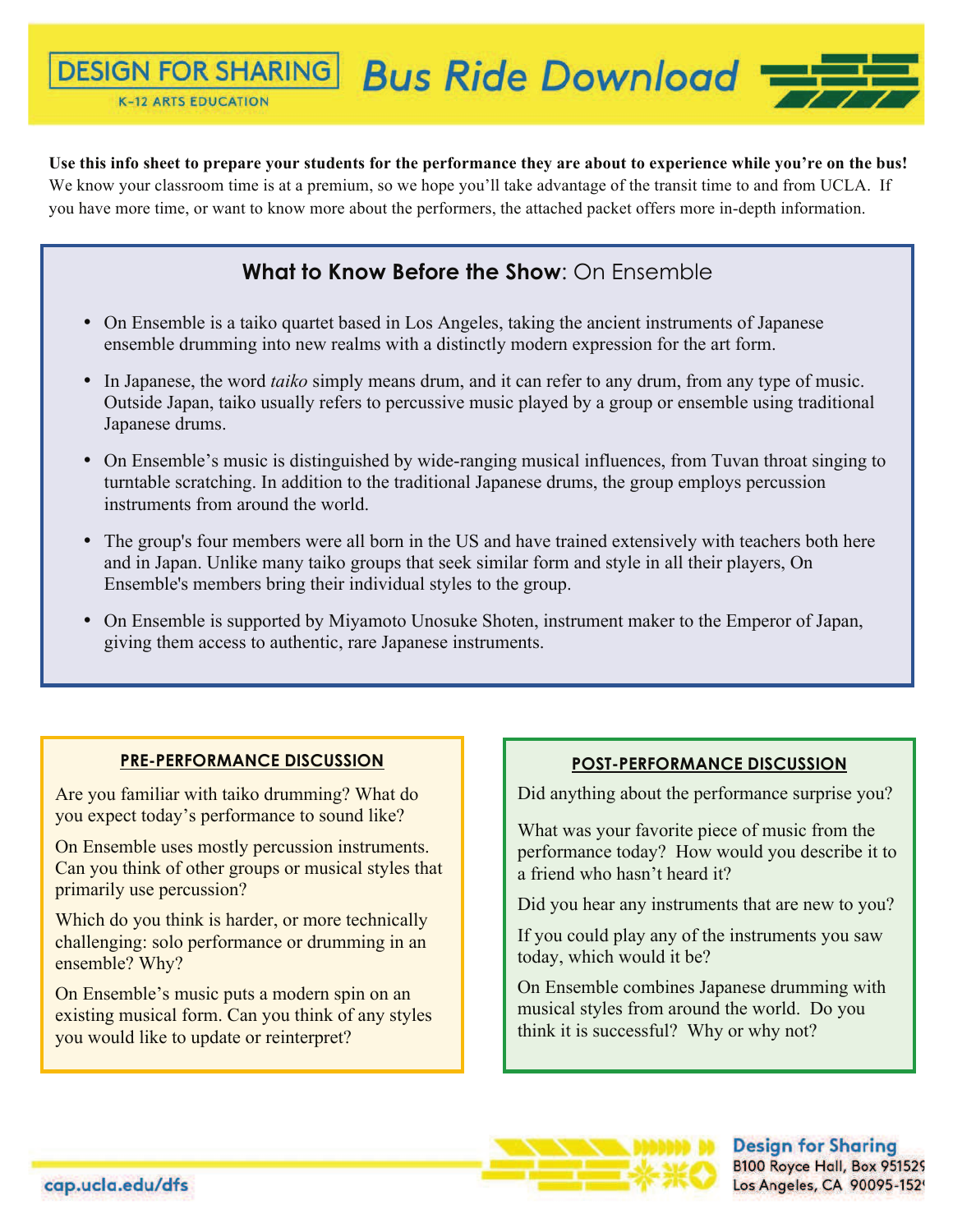## **About On Ensemble**

On Ensemble is a professional taiko (Japanese ensemble drumming) quartet based in Los Angeles. Its music is distinguished by the extensive use of non-Japanese instruments and wide-ranging musical influences, from Tuvan throat singing to turntable scratching, and an array of percussion instruments from around the globe.

The group's four members were all born in the US and have trained extensively with teachers both here and in Japan. Unlike many taiko groups that seek similar form and style in all their players, On Ensemble's members bring individual skills and styles to the group. The group's unique sound has been praised as "completely original and brilliantly conceived." *Modern Drummer* magazine calls On Ensemble "an exciting taiko ensemble looking at new ways to apply traditional Japanese drums."

On Ensemble combines their study and deep appreciation of Japanese traditional music with their equally influential experience as DJs, electronic music producers, Jazz drummers, and rock bassists to create some of the most compelling music in the taiko world.

Their fearless musical innovations have taken the ancient instruments of taiko into new realms and have established a distinctly modern expression for the art form. For all of their avant-garde musical explorations, On Ensemble is supported by one of Japan's most important traditionalculture bearers, Miyamoto Unosuke Shoten, instrument maker to the emperor of Japan. This support empowers On Ensemble to utilize authentic, rare Japanese instruments in its exploration of taiko.

## **What Is Percussion?**

The word **percussion** has evolved from the Latin word *percussio,* which translates as "to beat or strike". A percussion instrument is any musical instrument that is played by hitting, beating, scraping or rubbing, using your hands, a stick or mallet, or even another percussion instrument. The most common example is the drum, of course, but rattles, shakers, xylophones, and bells all fall into the percussion category.

Percussion is commonly referred to as "the backbone" or "the heartbeat" of a band or ensemble, keeping the rhythm of the music. But, they can also play the melody or tune. Many percussion instruments play definite notes. These are called **pitched** or tuned instruments. The xylophone, marimba, chimes and hand bells are pitched instruments. **Untuned** or non-pitched instruments, like the bass drum, cymbals, castanets or shakers, do not play an actual note, but they do make a recognizable sound.

There are dozens of familiar instruments you might see in the percussion section of an orchestra or band, but you might also discover some unusual things. Have you ever heard someone drum on a bucket or barrel? That's an example of a **found instrument—**an item used to make musical sounds that was not originally designed or built to be an instrument. Percussionist have discovered that brooms, bicycle spokes, pipes, pans, flower pots, even rocks can make interesting sounds when hit or scraped.

At the performance, look at the variety of instruments on stage. Can you guess which ones are percussion instruments and which are not?

#### **Draw That Drum!**

You can learn more about percussion instruments played by On Ensemble on page 3. Watch for them during the show.

After the performance, draw a picture of the one you remember the most. You can send it to us if you'd like we'd love to see your work!

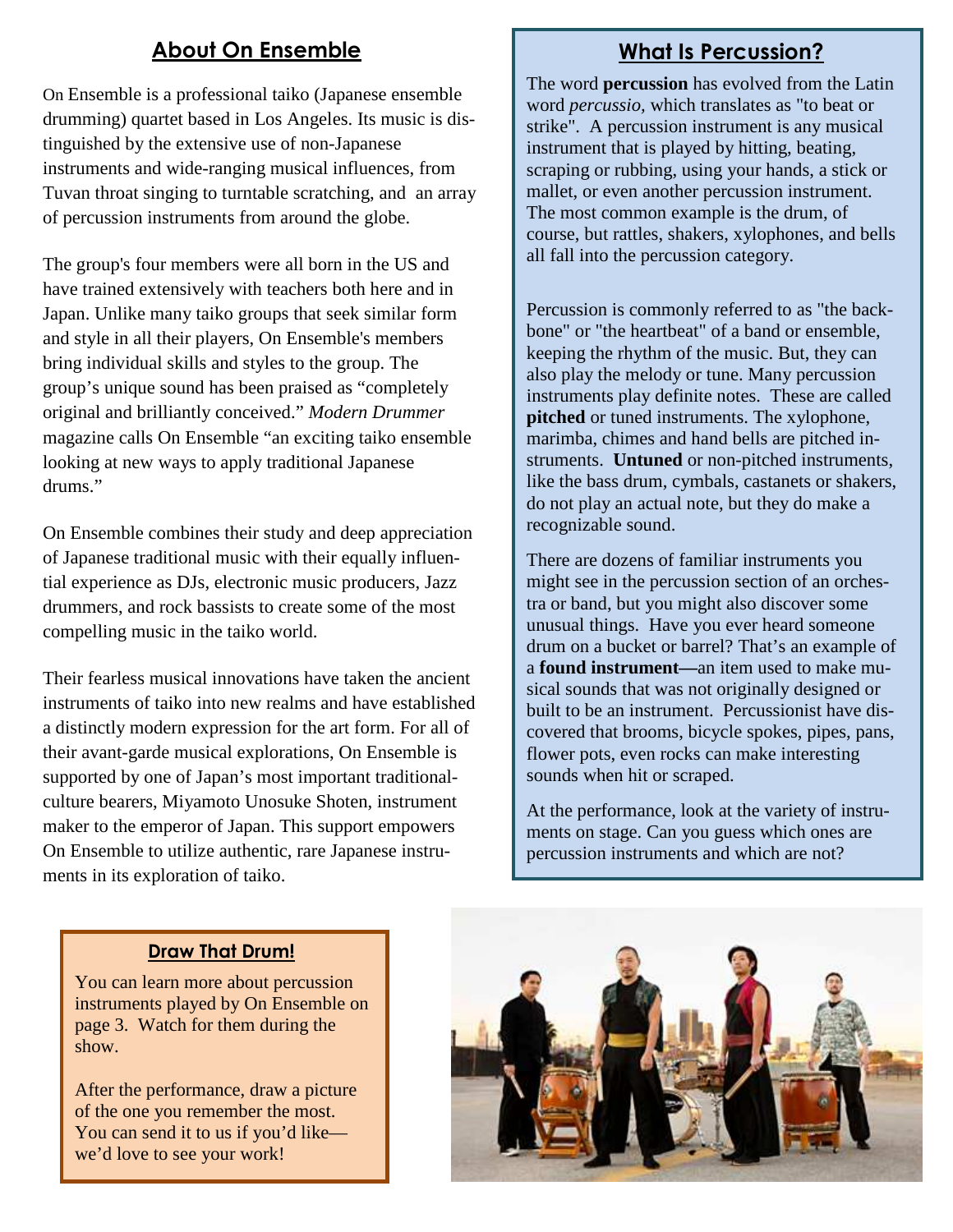

*Illustration of a woman playing a taiko drum Japan, circa 1825* 



*Taiko practice at a community center in the US*



*Modern taiko ensemble, Japan* 

## **THE BIGGER PICTURE: Taiko Drumming**

In Japanese, the word *taiko* simply means drum, and it can refer to any drum, from any type of music. Outside Japan, the word taiko usually refers to the genre of percussive music played by a group or ensemble using Japanese drums (known more specifically as *kumidaiko* in Japan).

The type of drum commonly played by taiko ensembles had existed for centuries, and were frequently used in other performing arts traditions like Kabuki Theater, but it wasn't until well after World War II that the drums became the focus of the performance. The taiko genre started in the 1950's, when Japanese musicians began creating a new style with the traditional Japanese drums as the focus. Technically, taiko is newer than rock and roll!

Groups like Osuwa Daiko and Sukeroku Daiko in Japan established the form as we know it today, and international touring companies like Kodo and Ondekoza helped to spread the style around the world.

 Here in the United States, San Francisco's Taiko Dojo is generally credited as the first American taiko group. It was founded in the late 60's and was followed soon after by groups across California like San Jose Taiko, and Kinnara Taiko in Los Angeles. The genre was quickly adopted by third-generation Japanese-Americans looking to reclaim their heritage and cultural roots after their parents and grandparents moved away from Japanese traditions during WWII.

There are now over 100 taiko groups in the United States, and hundreds more throughout the world. There are several professionally-performing groups based in major US cities, and a wide network of community-based groups. Although the art form has its roots in Japanese and Japanese-American culture, people of all races and ethnicities play taiko.



*Kyodo, UCLA's student taiko ensemble*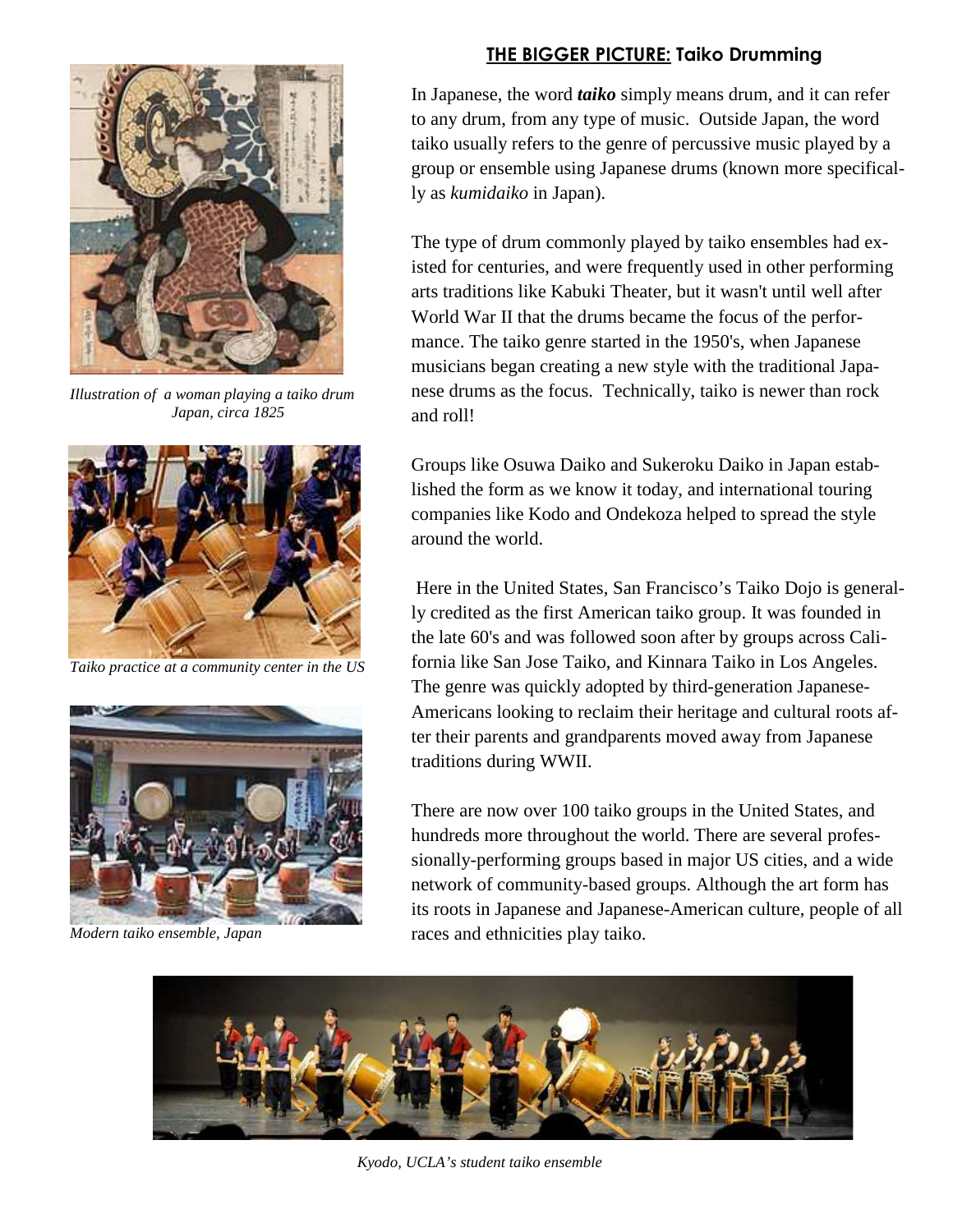## **THE INSTRUMENTS**

On Ensemble uses the traditional taiko drums, but also includes other instruments from around world to create their own unique sound. Here are some of the instruments and musical techniques you might see at the performance:



**1. Koto**, the Japanese Zither, plucked or played with small sticks. **2. Tantan**, a Brazilian drum. **3. Kane**, a metal 'dish' played with mallet made of carved antler to create a bell sound. **4. Puili**, split bamboo sticks from Hawaii make a dry, rattling sound. **5. Fue**, a Japanese bamboo flute. **6. Throat singing**, an ancient style from Southern Russia and Mongolia that includes low drones made with the throat, rather than the mouth. **7. Shaker**, a container filled with beans or seeds to make a rattle. **8. Uchiwa Daiko**, This handheld "fan drum" makes a soft or thin sound. It was originally designed to help chanting monks keep a rhythm. **9. Kiai** ("kee eye"), vocal shouts used to give cues and encourage players. **10. Chappa**, Japanese hand cymbals. **11**.**Shime**, played with sticks, this short drum makes a high sound. **12. Cymbals,** made of thin metal for a ringing metallic sound. **13. Nagado Diako** (rim), the wooden rim of this drum makes a sharp, hard sound. **14. Turntable** for background tracks and 'scratching'. **15. Tambourine. 16. Nagado Daiko**, the traditional, quintessential drum used in taiko. Each is carved from a single piece of wood, making a deep, warm sound.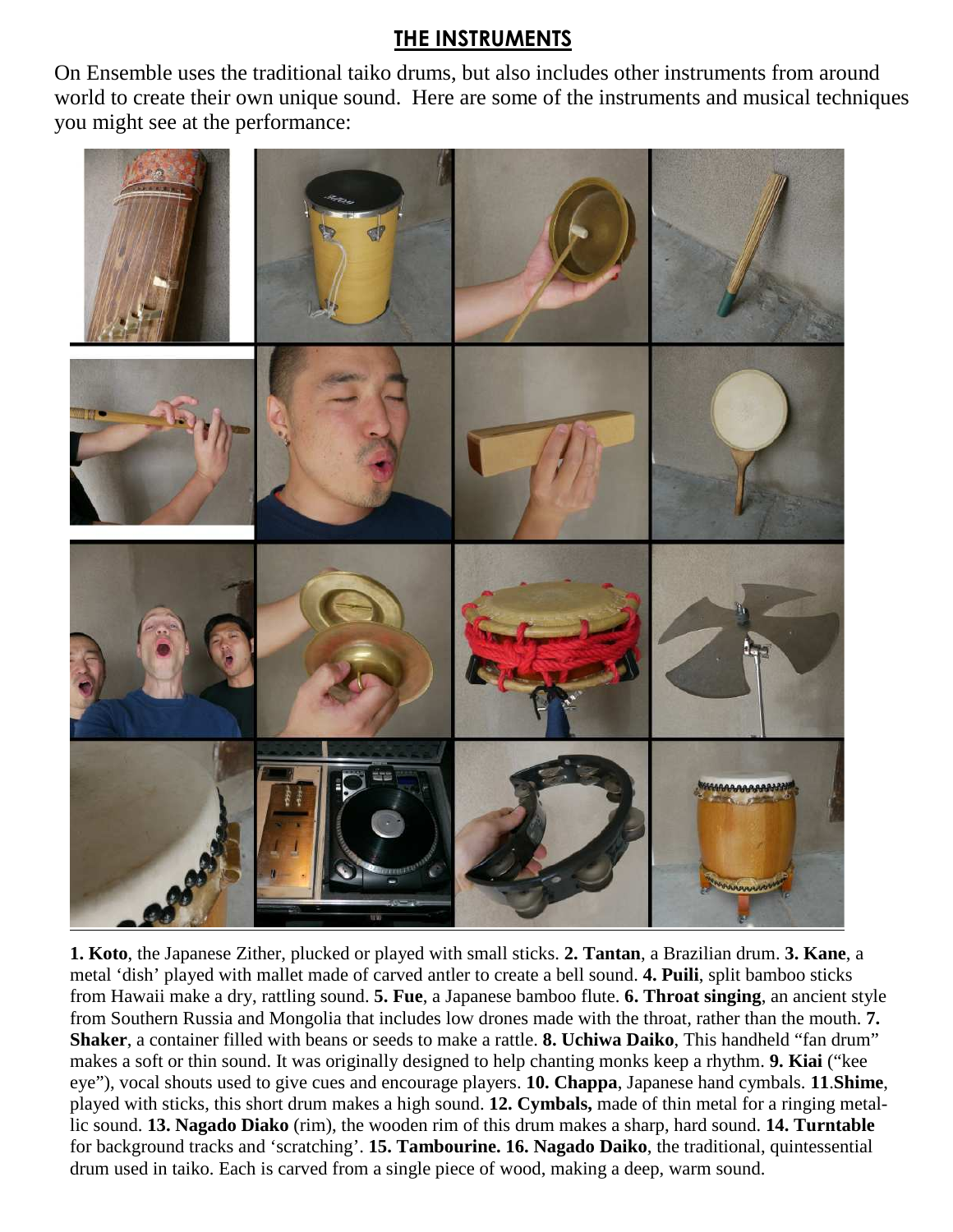# **About the Performers**

#### **Shoji Kameda**

Shoji is a Grammy nominated musician, composer and producer. He started playing taiko at the age of 8 and has played continuously since. He was selected through a highly competitive process as an Asian Pacific Performance Exchange fellow, collaborating with master artists from the Philippines, India, Indonesia, Malaysia, Thailand and the USA. As the group's primary creative force he has produced On Ensemble's critically acclaimed CDs *Dust and Sand*, *Ume in the Middle* and *Bizarre Heroes*. He also composed an original score for *Abduction: The Megumi Yokota Story*, Audience Award winner for Best Documentary at the Slamdance Film Festival. He was featured in the music of the hit NBC TV show "Heroes" performed with Stevie Wonder at the 2008 Democratic National Convention and received a Grammy nomination with jazz fusion band Hiroshima for his work on their album *Legacy*. His track "Yamasong" was the inspiration for Sam Koji Hale's short film of the same name which won *Best Animated Film* and *Best Fantasy Short* at the Dragon Con Film Festival. He has collaborated with musicians from around the world including projects and tours to Malaysia, Java, Bali, Mongolia and French Guiana. He continues to be involved in a number of projects as a composer, musician and producer including a trip-hop duo with Grammy Award winning composer Christopher Tin called Stereo Alchemy.

#### **Masato (Maz) Baba**

Born into a musical family, Maz started playing taiko at age 6 under the tutelage of his parents and professional taiko players, Russel Baba and Jeanne Mercer. In his twenty-eight years of studying, performing, and teaching, Maz has become one of the most respected taiko players in North America. He has toured the United States, Japan, Macau, and Germany and has recorded with many of North America's leading taiko artists. He was featured in the David Mamet film "Redbelt", performed at the Academy Awards and performed with Alicia Keys on the TV show "X-Factor". He also lends his talents as Musical Director to TAIKOPROJECT and serves as lead instructor and workshop leader to several Los Angeles-based taiko groups.

#### **Kristofer Bergstrom**

Kris began his taiko career as a member, composer, and leader of the university group, Stanford Taiko. He then spent 3 years in Japan where he studied and performed traditional dance within the Wakayagi school, kumidaiko with Nihon Taiko Dojo, and nagauta shamisen with Kineya Katsuyukie, one of the world's most respected shamisen players. An artist of many talents, Kris maintains an active teaching schedule of taiko technique, turntable scratching, and shamisen, and currently serves as mentor to a small group of dedicated apprentices. In 2008 Kris received his natori (professional stage name) for nagauta shamisen from the Kineya School where he is known as Kineya Katsukoujyu. He is one of only a handful of musicians in the United States who have achieved this status.